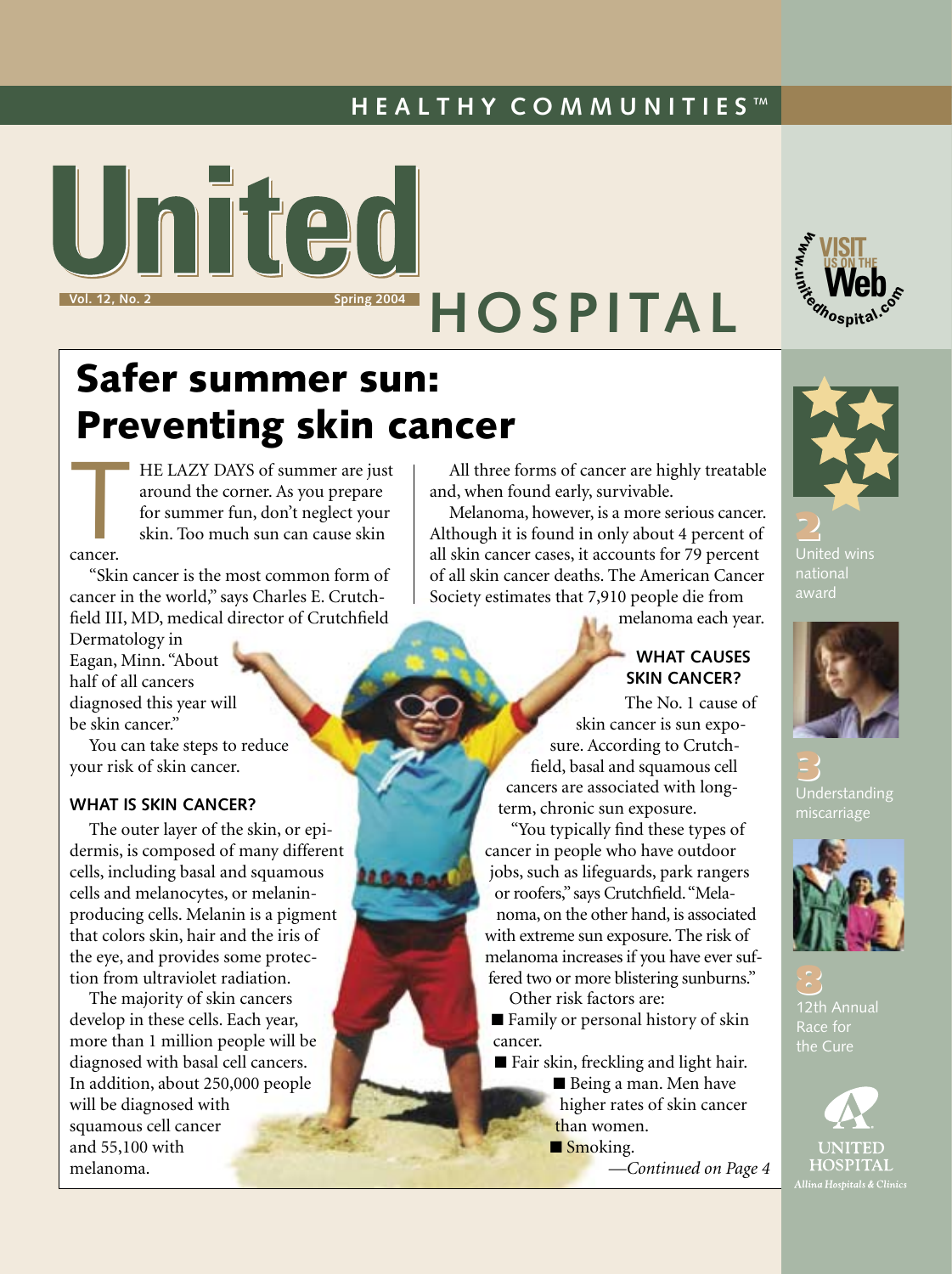#### **U N I T E D H O S P I T A L N E W S**

# UPDATE



### **TOBACCO-FREE** CAMPUS

#### TOBACCO-FREE CAMPUS, JULY 1

Beginning July 1, all Allina Hospitals & Clinics, including United Hospital, will be tobacco-free. This means smoking is not allowed on United property, including buildings, grounds and parking areas. This step is being taken to provide the best quality environment for our patients and our employees.

We understand that having to be in the hospital or having a relative or friend in the hospital undergoing a medical procedure can be a stressful experience. To help you through this time, we have relaxing waiting areas available where you can rest, read or use the Internet to stay in touch with friends and relatives. Patients who find it difficult to be tobacco-free can talk to their doctors about a nicotine patch.  $\triangle$ 

#### UNITED WINS NATIONAL AWARD

United Hospital earned the 2004 Distinguished Hospital Award for Clinical Excellence<sup>™</sup> from HealthGrades, Inc.®, ranking United among the top 5 percent of all hospitals in the nation for overall clinical performance.

HealthGrades has also recognized United for earning five stars—the highest score possible—for treatment of heart attacks, heart failure and atrial fibrillation (rapid heart beat). United is one of the top 10 hospitals in Minnesota for overall heart services. United also received five stars for treatment of stroke and community-acquired pneumonia.

HealthGrades is a national organization dedicated to improving the quality of health care. Each year, they look at more than 5,000 hospitals nationwide and publish ratings based on how well the hospital performs. Hospitals are rated with stars, five stars (best), three stars (average) and one star (poor). HealthGrades recognizes the top 20 percent of all hospitals (164) that achieve the highest overall ratings with the Distinguished Hospital Award  $\clubsuit$ 



#### NEW MRI SCANNER DROPS IN

Wrapped in a big gift bow, a new, more precise and powerful MRI scanner was lowered by crane through the roof of United Hospital into the Medical Imaging Department on Jan. 10.

The Signa® EXCITE™ 3.0T System, although more compact than current models, would not fit through the doors or hallways of United Hospital. The solution was to cut a hole in the roof and lower it in.

The new MRI unit supports the John Nasseff Neuroscience Institute at United Hospital and will be used in brain, spine, body and orthopedic imaging.  $\triangle$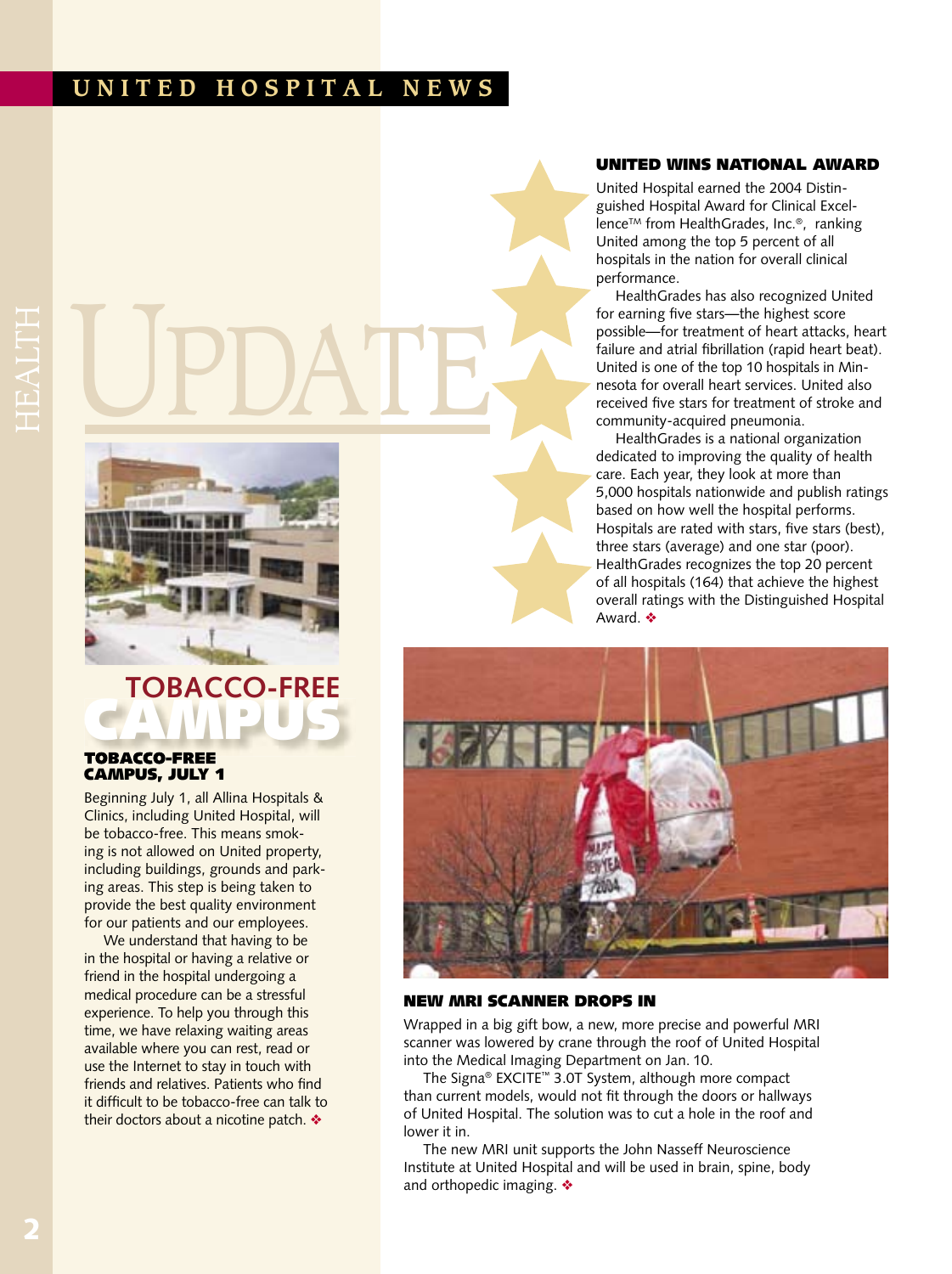# Understanding miscarriage

ARLA BREWER was devastated when her seemingly normal pregnancy ended in ARLA BREWER<br>
devastated when<br>
seemingly norma<br>
pregnancy ended<br>
miscarriage at 13 weeks. She worried that it was somehow her fault and feared that she might never have a healthy baby.

What she learned, though, is that as many as 20 percent of diagnosed pregnancies end in miscarriage and that most of these are not preventable. And much to her relief, her doctor told her that most women who miscarry can have healthy pregnancies later.

Miscarriage is the loss of a baby before 20 weeks of pregnancy. More than half of those that occur in the first 13 weeks are caused by genetic problems of the fetus, although often the cause is not known. What is known, however, is that the normal routines of daily life, such as working, exercising or having sex, do not increase the risk of miscarriage.

again five months later, she was excited but anxious. Much to her joy and relief, this pregnancy produced a perfect baby girl, who was joined by a sister two years later.

#### **WHEN YOU LOSE A BABY**

There are few things more painful than losing a baby. Each person deals with grief differently. If you or a loved one has lost a baby, it's important to know that it is normal to feel a wide range of emotions.

Annette Klein, RN, parent educator at The Birth Center of United Hospital, works with patients who have lost a baby, assisting them in the hospital and helping them access follow-up support, counseling and other services as needed.

While hospitals and caregivers

While most miscarriages cannot be prevented, there are steps a woman can take to protect her pregnancy: Get early prenatal

care. Eat a healthful diet.

■ Stay away from

alcohol, tobacco and other harmful substances.

■ Take a daily multivitamin that contains 400 micrograms of folic acid.

When Brewer became pregnant

have become more sensitive and better prepared to help patients coping with a loss, Klein encourages patients to ask for the resources and support they need. "Patients should be offered the opportunity to **SUPPORT, RESOURCES AND REMEMBRANCE," CALL MEDFORMATION** 

> grieve and be supported at this very difficult time."

Allina Hospitals & Clinics and Children's Hospitals and Clinics have developed a resource guide for people who have experienced



pregnancy or infant loss, or who have learned that their baby may die soon after birth.

The booklet, "When You Lose a Baby: Support, Resources and Remembrance," provides information about a wide range of services that may be beneficial to families who have experienced a loss, including support groups, genetic counseling, perinatal hospice and remembrance programs. To request a copy, call Medformation at 651-697-3333.

#### **PREGNANCY AND INFANT LOSS SUPPORT GROUP**

The Pregnancy and Infant Loss Support Group meets the second and fourth Mondays of each month. Meetings are in the Garden View Medical Building at 347 N. Smith Ave., in St. Paul. Registration is required, and you can register through Medformation at  $651-697-3333.$ 

**TO REQUEST A FREE COPY OF THE BOOKLET, "WHEN YOU LOSE A BABY:** 

**AT 651-697-3333.**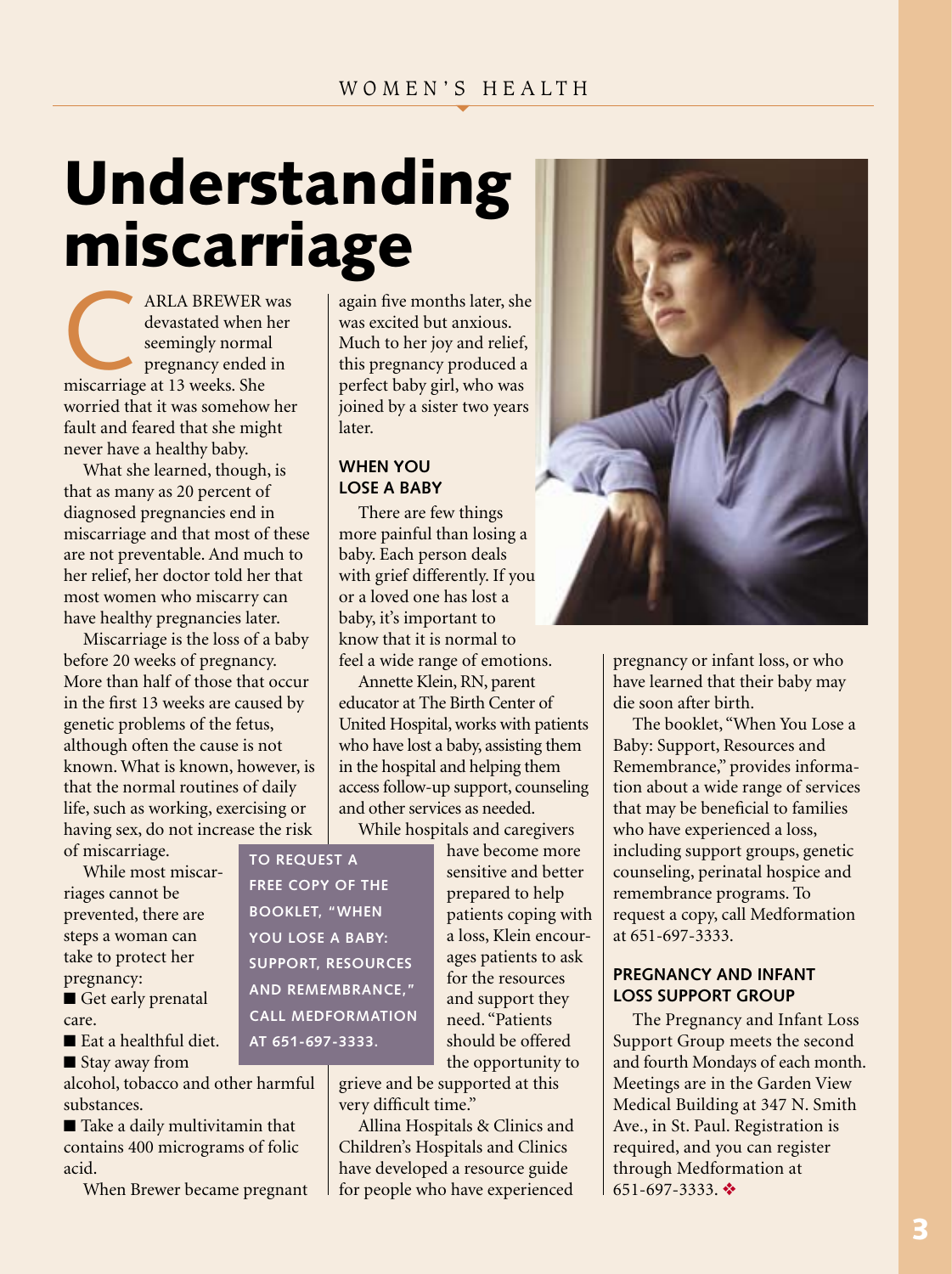# *Safer sun: summer*

#### *—Continued from Page 1*

**Presence of dark, irregular**shaped moles.

The warning signs of skin cancer are any change in the appearance of a mole or any bleeding spots that don't heal within three weeks. If you notice either of these signs, see your dermatologist.

#### **AN OUNCE OF PREVENTION**

Skin cancer is easily preventable. Take these precautions:

■ Cover up (see "Beyond Sunscreen" at right).

■ Use sunscreen with a sun protection factor (SPF) of 15 or greater and ultraviolet A protection. Be sure to apply the sunscreen at least one-half hour before sun exposure and reapply often.

Seek shade.

Wear sunglasses.

Don't use tanning beds or sun lamps.

■ Identify moles, check them regularly for changes in appearance or have them removed.

"Remember that 80 percent of a person's lifetime sun exposure occurs before age 21," says

# *preventing skin cancer*

Crutchfield. "Thus, it's very important to keep children safe. You should start applying sunscreen at age 6 months and continue throughout life." Crutchfield also recommends a complete skin exam at age 20,

with continued exams at a frequency recommended by your dermatologist.

For more information about sun protection and skin cancer, visit: www.crutchfielddermatology.com or www.medformation.com.

## **Beyond sunscreen: Clothing counts, too**

Charles E. Crutchfield III, MD, a board-certified dermatologist, says that the **No. 1 fundamental protection against sun exposure is clothing.**

**"Sun-protective clothing offers you protection from the start, and you don't**  have to remember to reapply it," says Crutchfield.

**He recommends sun-protective clothing that has:**

■ Tightly woven fabrics made from fibers that absorb or reflect ultraviolet (UV)



**light. Unbleached cotton or silks are good examples. If you aren't sure about a garment, hold it up to the light. If you can see light through it, then the UV rays can penetrate it.** ■ Sun protection factor (SPF) to block harmful rays. Look **for an SPF of at least 15.**

■ Darker colors may offer more protection than lighter **colors.**

■ Hats with wide brims to shade the face, ears and back of **the neck.**

Charles E. Crutchfield III, MD

■ Loose-fitting, long-sleeved shirts and long pants or skirts.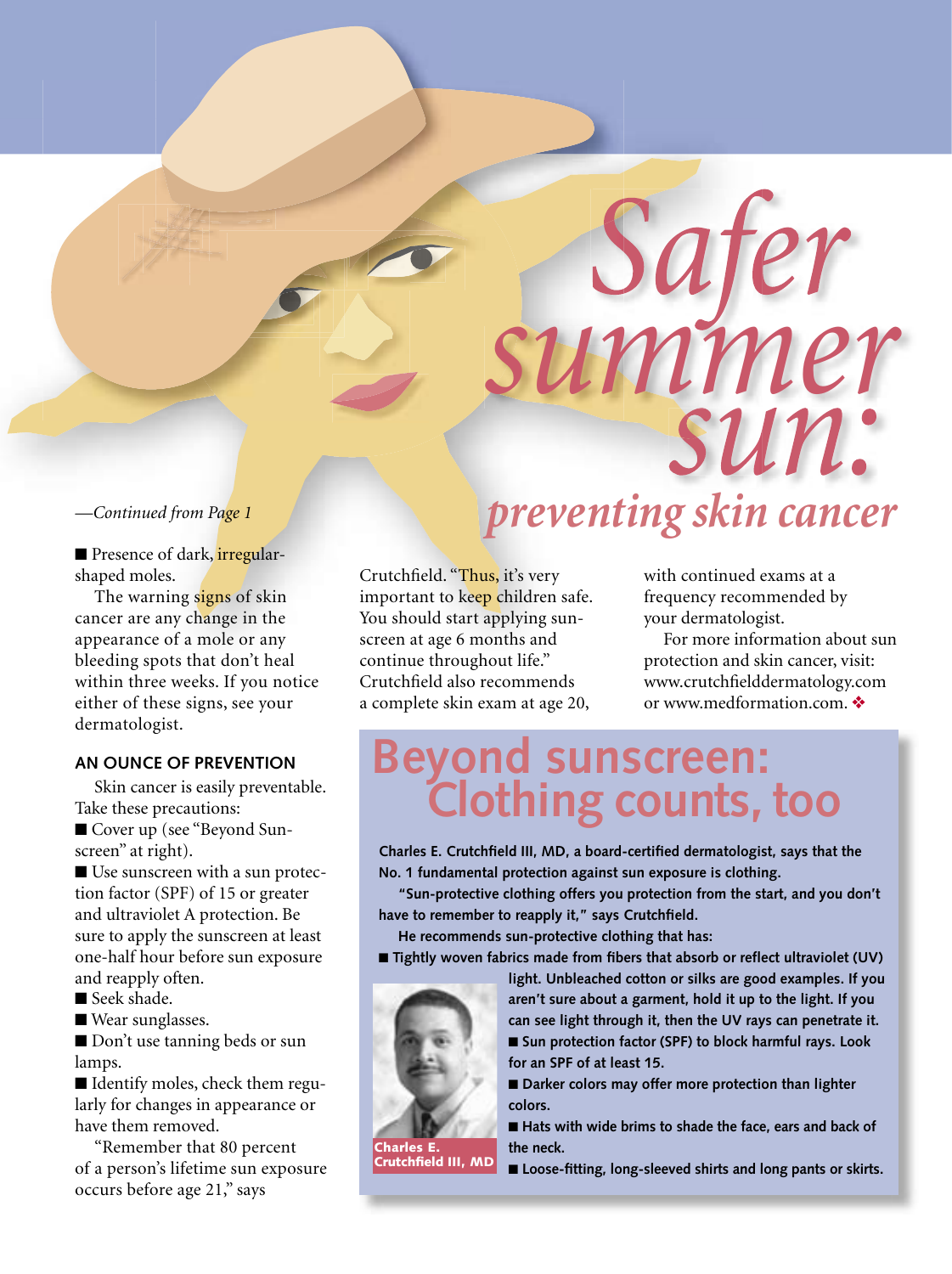# **Catching melanoma early**

**While sunning herself on a beach in Mexico last spring, Carrie McCann noticed an unusual spot on her stomach.**  In the warm Mexican sun, the fleshy **pink-colored spot would darken and itch slightly. Although she wasn't overly concerned, the 24-year-old registered nurse thought she should have it checked out when she returned to St. Louis Park, Minn., from her vacation.**

**"I had just met someone who had melanoma, and as I have a lot of moles that should be checked out, I decided to visit a dermatologist," says McCann.**

**Melanoma is a type of skin cancer that occurs in the melanocytes. These epidermal cells produce melanin, a pigment that colors the skin and iris of the eyes. Melanoma is the most serious and most deadly form of skin cancer. According to the American Cancer Society (ACS) about 55,100 people will be diagnosed with melanoma in 2004, and about 7,910 people will die from it.**

**McCann's spot didn't look like melanoma, which usually appears as a dark black, irregular-shaped mole. McCann also has no family history of melanoma. But she does have very fair skin and many moles, both of which are associated with an increased risk of melanoma.**

**A biopsy revealed that McCann did have melanoma.** 

**"I was lucky," says McCann. "My** 

**diagnosis was malignant melanoma in situ." In situ is Latin for "in place." In this case, the cancer**  was confined to the **epidermis, or the top layer of skin. Cancer in situ offers the best chance for a full recovery. The ACS reports that the fi ve-year survival rate for patients with malignant melanoma in situ is 97 percent.**

**McCann returned to the dermatologist, who surgically removed her tumor and some surrounding tissue. She continues to visit her dermatologist every three months for full body** 

**scans and a physical examination. At these visits, the doctor also removes and biopsies any suspicious moles. "At every exam, so far, the** 

**dermatologist has found some precancerous cells in the biopsied tissue," says McCann.**



Carrie McCann has made changes in her life to reduce the risk of a recurrence.

**McCann has made some changes in her life to help reduce the risk of a recurrence. "I defi nitely make sure to wear at least a [sun protection factor] SPF 15 sunscreen and reapply it frequently when out in the sun," says McCann. "I also wear a sun hat and fuller-coverage clothing, but I haven't yet tried any of the sun-protective clothing."**

**Her visits to the dermatologist inspired another change. McCann left the obstetrics and** 

gynecology office where she worked **and has become a full-time dermatology nurse at Crutchfield Dermatology in Eagan, Minn.** 

*Skin cancer is the most common form of cancer, but it is easily preventable. You can take steps to reduce your risk.* 

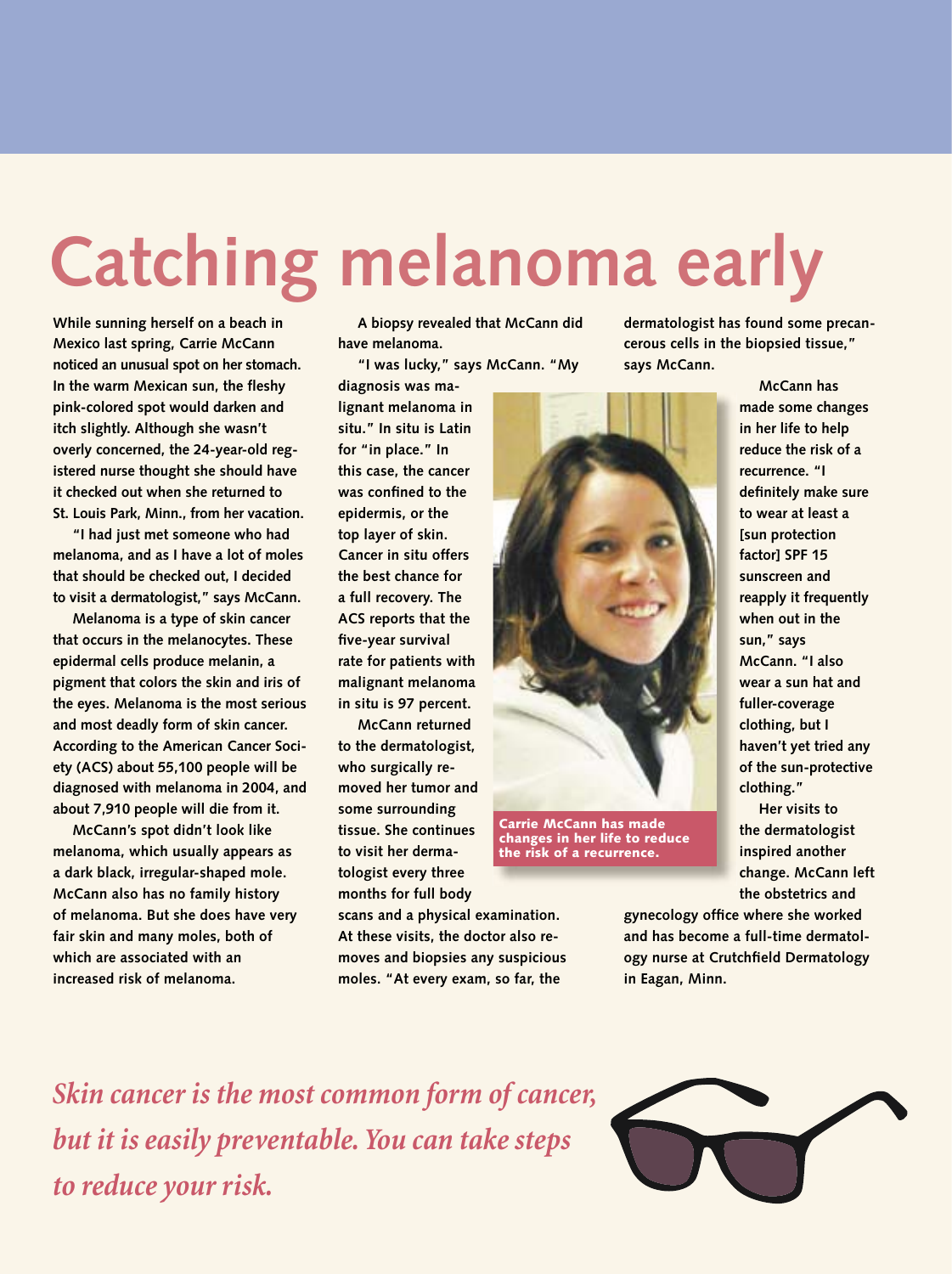#### COMMUNITY HEALTH EDUCATION AND SUPPORT GROUPS





#### CANCER

**Brain Tumor Support Group\*** Meets the second Monday of every month, 7-8:30 p.m.

**The Breast Cancer Support Group\*** Meets the first Tuesday of every month, 1-3 p.m.

**Lung Cancer Support Group** Free support group designed to address the needs of people with lung cancer and their families. For more information, call 651-241-6858.

**Prostate Cancer Support Group\***

Meets the fourth Tuesday of every month, 7-8:30 p.m.

#### **Reach to Recovery\***

One-to-one visiting and support program for women with breast cancer.

*\*Programs co-sponsored with the American Cancer Society.*

#### HEART

**Heartsaver/CPR Class** Meets monthly.

#### **United Hearts Club**

Support and education for cardiac patients and their families.

#### **Women's Heart Disease Prevention Center**

A heart disease prevention program to help women learn about their personal risk. For more information, call 651-241-KNOW (5669).

#### HEALTH IMPROVEMENT

**BOSU Balance Trainer**

BOSU integrated balance training improves strength, stability and flexibility while enhancing coordination and balance. Call the Milton M. Hurwitz ExerCare Fitness Center at 651-241-8080 for more information.

#### **Pilates**

Pilates exercises are designed to strengthen the core by developing pelvic stability and abdominal control. Call the Milton M. Hurwitz ExerCare Fitness Center at 651-241-8080 for more information.

#### **T'ai Chi Chih**

Meditation in motion that reduces stress, energizes the body and promotes health by balancing life's vital energy. Call the Milton M. Hurwitz ExerCare Fitness Center at 651-241-8080 for more information.

#### PREGNANCY, BIRTH AND PARENTING

#### **All About Babies**

Teaches expectant parents, grandparents or adoptive parents how to care for a newborn.

**Birth and Parenting Preparation** Six evenings or one weekend session. Prepares expectant parents for birth and early parenting.

#### **Breastfeeding Preparation**

One-session class. Introduces parents to the basics of breastfeeding and provides resources for ongoing support.

#### **Breastfeeding and Work**

One-session class for women who are planning to return to work and continue to breastfeed.

**Changing Shapes™: Pregnancy Fitness and Mother and Baby Fitness** Ongoing fitness groups meet twice a week.

#### **Expectant Father**

One-session class for fathers-to-be.

#### **Expectant Grandparents**

Learn about changes in prenatal care, labor and birth, and parenting. Focuses on the unique role of grandparents.

#### **Expecting Multiples**

A six-session birth preparation class for parents expecting more than one baby. **Father and Baby**

Three-session class for fathers and their newborns.

#### **Healthy Pregnancy**

Two evenings or one Saturday class. Provides information about the development of babies and how to make pregnancy easier and more fulfilling. **Infant and Child CPR**

Two-hour class to learn resuscitation methods for infants and children younger than 8.

#### **First Steps Program**

Trained volunteer mentors provide hospital visits, referrals to community resources, education tips, emotional support and social gatherings for young parents. For more information, call 651-241-6883.

**To register or for more information, call Medformation at 651-697-3333 or visit www.medformation.com.**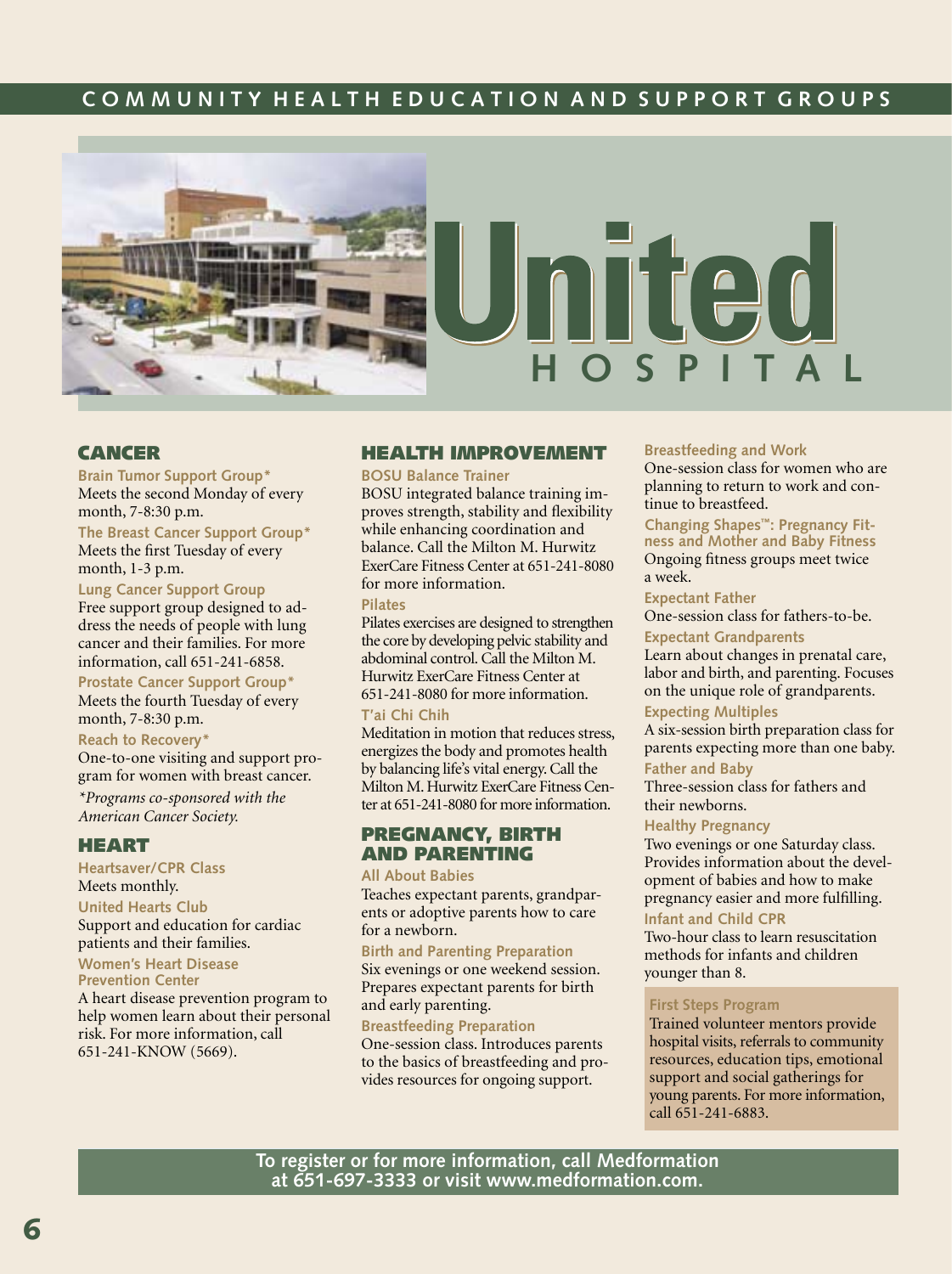

#### **Infant Massage**

Three-session class that helps new parents learn massage techniques. **New Brother/New Sister**

One-session class designed to help children older than 3 understand what it's like to have a new brother or sister.

#### **New Parent Connection**

Offers education and support for parents and babies up to 4 months. Co-sponsored by Early Childhood Family Education and the St. Paul Public Schools.

#### **Planning Your Pregnancy**

One-session class discusses issues to consider prior to conception.

#### **Postpartum Depression**

**Support Group** Meets Wednesdays, 1:30-3 p.m., at the Twin Lakes Medical Center in Roseville.

#### **Pregnancy After a Loss**

A birth preparation class for expectant parents who have experienced the loss of a previous baby. A support group is also available.

**Pregnancy and Infant** 

**Loss Support Group** For parents who have experienced miscarriage, stillbirth or infant death. Meets twice a month.

#### **Refresher Birth and Parenting Preparation**

Three evenings or one Saturday session. For those who have given birth within the last five years. Fee includes New Brother/New Sister class.

#### **Small Talk**

Sign language for parents to commu- nicate effectively with their hearing infants and toddlers, ages 9 months to 3 years.

#### **Teen Pregnancy**

Pregnancy information and birth preparation for the pregnant teen and her support person. Meets every Wednesday.

#### **Toddler Massage**

Two-session class designed for parents and their toddlers who are 14 months to 31⁄2 years old.

#### **Volunteer Opportunities**

Volunteers serve patients and staff and greet visitors at United. Call 651-241-8644 or visit www.unitedhospital.com for an application form.

**If you do not find the program or class you're looking for in this listing, call Medformation at 651-697-3333 for information about offerings at other Allina hospitals, or visit www.medformation.com.**

#### SENIOR SEMINAR ON EYE HEALTH

#### Join us for a free seminar on:

**Part 1: "Update on Glaucoma Treatment," by Richard M. Launer, MD Part 2: "Advanced Macular Degeneration Treatment," by George E. Miller, MD Part 3: "State-of-the-Art Treatment for Cataracts," by John C. Foley, MD**

#### **Date: Thursday, May 13, 1-3 p.m.**

#### **Place: Heart & Lung Center Conference Hall, United Hospital Campus, 255 N. Smith Ave., St. Paul**

Seats are limited, so call and reserve yours today at 651-645-3997 or 1-800-TLC-EYES.

Parking is available in the Heart Hospital Ramp, which is connected to the Heart & Lung Center by a tunnel on the lower level. Parking will be validated, so bring your parking stub with you. Signs will direct you to the Conference Hall on the lower level.

This free program is sponsored by Progressive EYE-CARE, in cooperation with Richard M. Launer, MD, George E. Miller, MD, and John C. Foley, MD.

**L Z B V H U Z I N O U** 

O Z  $\overline{\mathsf{M}}$  $\overline{O}$ 

 $\overline{z}$ ш  $\geq$ Щ